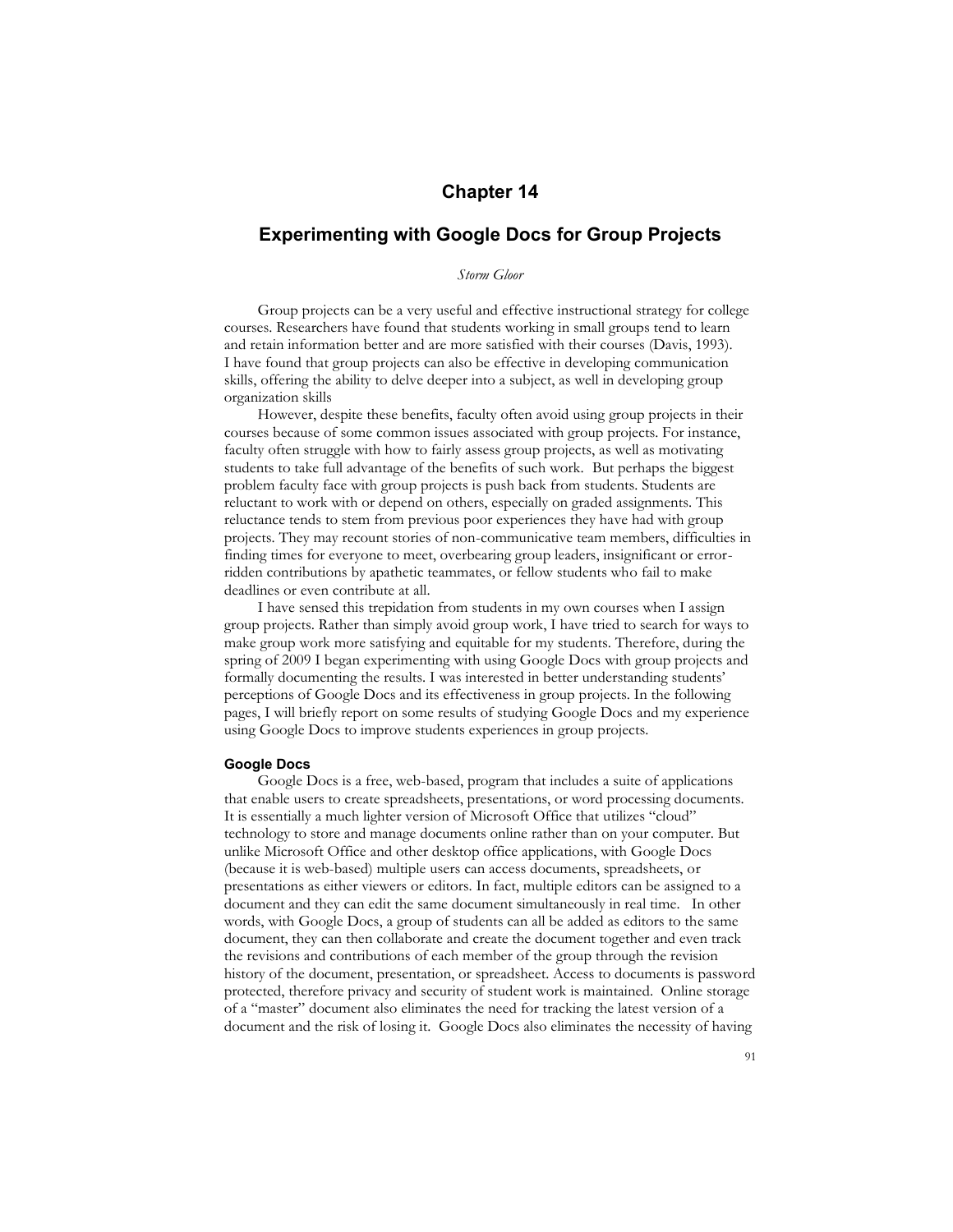to coordinate face-to-face meetings. It enables students to easily see each other's contributions to the project. All of these advantages could possibly address major concerns students have with group projects.

I should point out that Google Docs is only one of many applications that can accomplish these goals. For instance, faculty have used wiki's for a number of years in much the same way. I chose to use Google Docs though because it is the most accessible and simplest application to implement. The applications themselves, particularly the word processor, are fairly intuitive, especially for anyone accustomed to Microsoft Word.

## **Method**

#### *Sample and Context*

To investigate whether Google Docs (as an online collaboration tool) would affect students' perceptions of the group project experience, I tracked two classes that had group projects. One was required to use Google Docs and the other was not. I was also interested in the practical limitations of the program, particularly its word processor, for academic work.

The first class—which I will refer to as "Class A"—was a course that was being offered for the first time. It was an elective course that included 28 students. Students were separated into seven groups for the group project. The focus of the project was on predicting the future of the music industry. Each group was required to produce a term paper that outlined their prediction based on research they gathered as well as knowledge gained from the course textbook and presentations. Students in this class, Class A, however, were required to produce their group term paper in Google Docs. I created seven "shells" (i.e. blank online word processing documents) in Google Docs, and invited each member of each group as editors of their respective version. Students could only view and access the work from their own group; they could not access the work of other groups. From that point forward each group determined on its own when, if ever, they would meet and how they would organize the project. The assignment was assigned a due date, at which time I went in and changed each student's access from "editor" to "viewer"—thus prohibiting any further changes to their work.

The second class—which I will refer to as Class B—was a course that had been offered as an elective for years. However, a new group project assignment was added to the course to complete this study. There were 20 students enrolled in this course. The students were randomly grouped into four groups. Each group needed to find a local musical artist that they felt should be signed to the student-run record label. As a group, they would prepare a report about the artist, why the artist should be signed, and a detailed plan for how the artist would be marketed, what content would be created, and how the project would be financed. This assignment, like Class A, was assigned a due date. But unlike Class A, each group could turn in their project as a hardcopy, electronic document emailed to me, or as a Google Doc file. It was essentially their choice on how they wanted to turn in their project and the format of the project.

Students in Class A and Class B were both given detailed instructions about their project as well as a copy of the rubric that was going to be used to assess their project. Students in both courses were also given the opportunity at the end of the project to evaluate the performance and contribution of the other students in their group. Those evaluations were factored into one part of their grade for the project. It should be noted that four students were enrolled in both classes.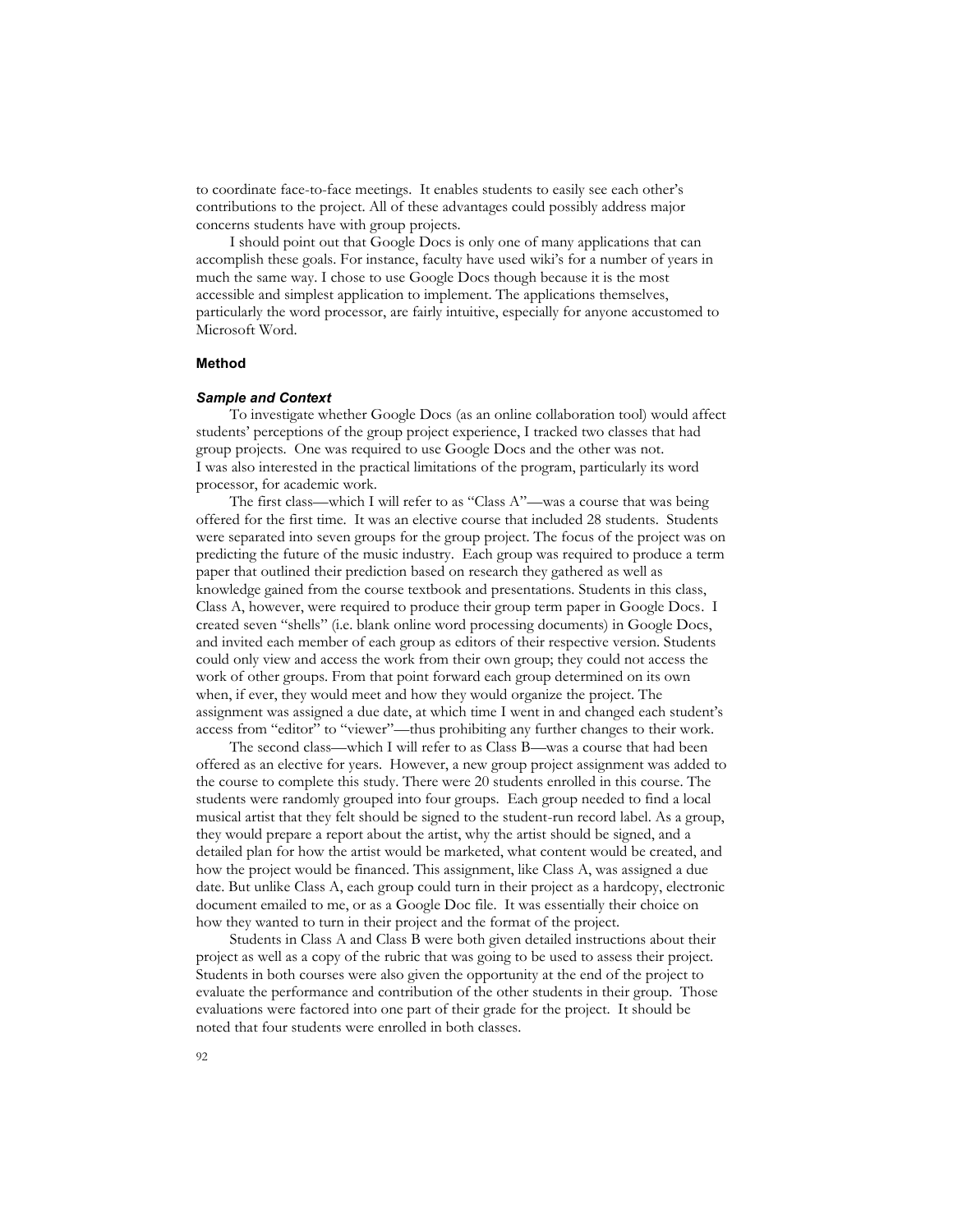Even though Class A was required to use Google Docs, students did not receive any instructions and/or training on how to use Google Docs. They were simply required to submit an e-mail address to me so that I could give them access to their groups' blank document. Throughout the semester students were reminded that I could assist them with any questions that they might have about how to use Google Docs. However, not a single student requested such assistance. I also from time to time got online and viewed each groups' progress and updated the rest of the class about which group appeared to have done the most work up to that point, based on the amount of content on their document. This was simply intended to motivate the other teams.

#### *Data Collection and Analysis*

A pre and post survey was used to collect data. The surveys were administered online; they were anonymous and completely voluntary. The first survey was administered soon after the group projects were assigned. The purpose of this survey was to understand, among other things, student's initial comfort with online technology, familiarity with Google Docs, and perceptions of group projects. This data established a benchmark for later comparison. A follow up survey was administered at the end of the semester which measured the students' perceptions after completing their group projects. At this point, only preliminary analysis have been done; that is, only basic descriptive statistics have been conducted on the pre and post survey data. Future analysis will likely include statistical analyses of the differences between these two groups.

## **Results and Discussion**

The preliminary results of this study indicate that Class A, the Google Docs class, did experience a *slight* change of opinion regarding group projects (see Table 1).

| "How effective are group projects as a learning/educational experience?" |     |      |  |
|--------------------------------------------------------------------------|-----|------|--|
|                                                                          | Pre | Post |  |
| Not at all                                                               |     |      |  |
| Somewhat                                                                 | 11  |      |  |
| Generally                                                                | 10  | 15   |  |
| Very                                                                     |     |      |  |
| Extremely                                                                |     |      |  |
| Total                                                                    | 26  |      |  |

**Table 1. Class A (The Google Doc class) Perceptions of Group Projects**

The biggest change took place in the group of students who felt that group projects were generally effective. In the pre survey, 10 students reported that they believed that group projects are generally effective. That number jumped to 15 students in the post survey. But the ends of the spectrum stayed the same across the pre and the post survey with only two students reporting that they didn't think group work was effective at all and no students reporting that they felt group work was extremely effective.

In Class B (where Google Docs was not required), when asked the same question, there was also an apparent change from the pre vs. the post survey. But unlike with Class A in which about  $20\%$  of students started to think more highly of group projects, three students out of eighteen in Class B began to think less highly of group projects by the end of the semester. For instance, the number of students who thought group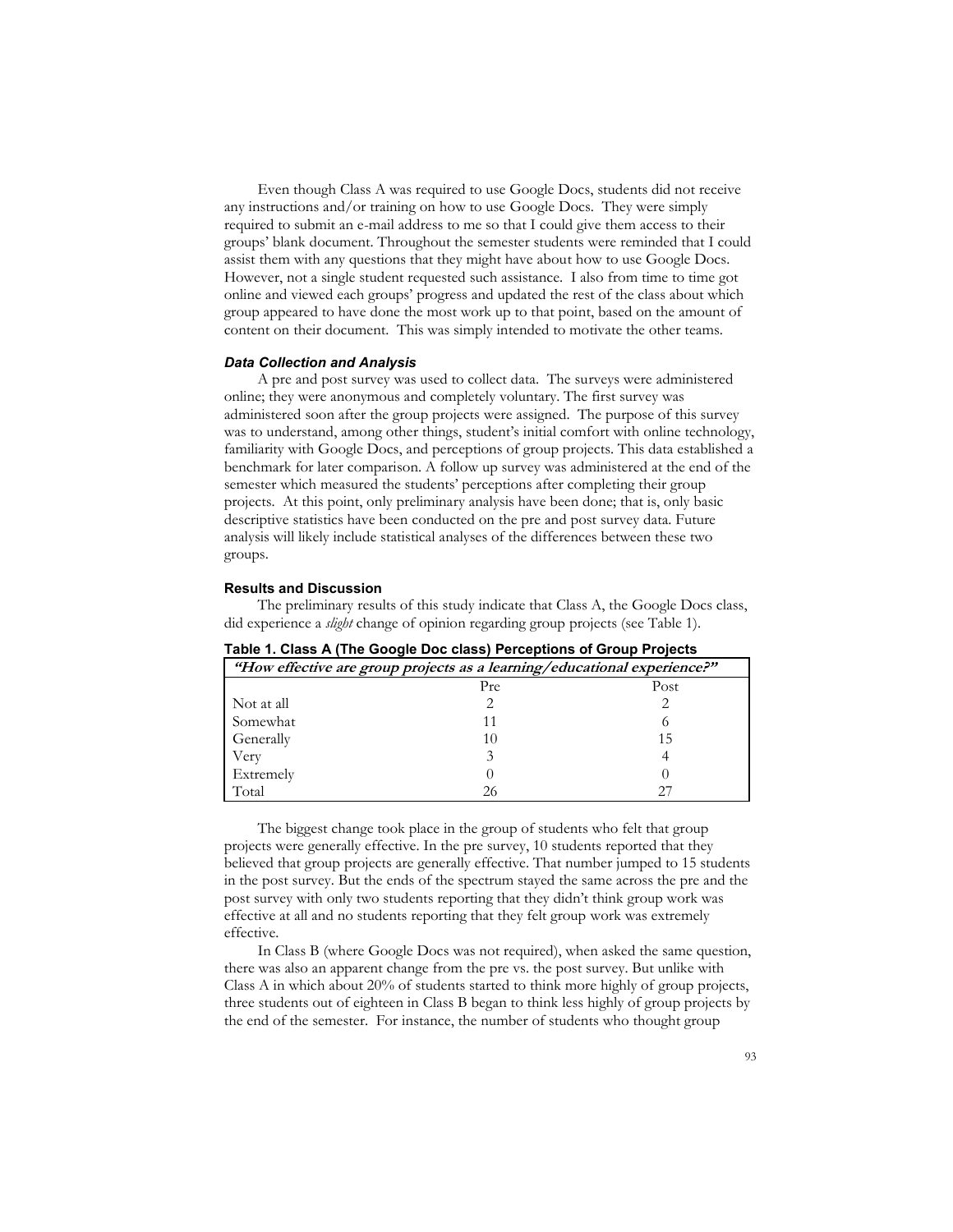projects were "very effective" as a learning experience reduced from 8 on the pre survey to 5 on the post survey. But like Class A, the ends of the spectrum did not change.

| "How effective are group projects as a learning/educational experience?" |     |      |  |
|--------------------------------------------------------------------------|-----|------|--|
|                                                                          | Pre | Post |  |
| Not at all                                                               |     |      |  |
| Somewhat                                                                 |     |      |  |
| Generally                                                                |     |      |  |
| Very                                                                     |     |      |  |
| Extremely                                                                |     |      |  |
| Total                                                                    |     |      |  |

**Table 2. Class B (the non-Google Doc Group) Perceptions of Group Projects**

In both courses, there was somewhat of a shift in opinion regarding the effectiveness of group projects. However, when asked to compare group projects to individual projects, in both courses opinions did not appear to change that much between the pre and post survey (see Table 3). In Class A, a couple of students appear to view group projects slightly more favorable than when they began the course but most students in Class A stayed the same. Similarly, in Class B, by the end of the semester, two students rated that they enjoyed group projects much more than individual projects.

**Table 3. Preference of Group vs. Individual Projects**

| "How much do you prefer group projects versus individual projects?" |         |      |         |      |
|---------------------------------------------------------------------|---------|------|---------|------|
|                                                                     | Class A |      | Class B |      |
| I prefer                                                            | Pre     | Post | Pre     | Post |
| Individual projects much more                                       | 10      |      |         |      |
| Individual projects slightly more                                   | I ( )   |      |         |      |
| An equal mix of both                                                |         |      | 10      | 10   |
| Group projects slightly more                                        |         |      |         |      |
| Group projects much more                                            |         |      |         |      |
| Total                                                               |         |      |         |      |

When asked in more direct terms, once their respective projects were complete, whether their opinions had changed regarding group projects, only seven percent of the respondents in Class A liked them "much more" while 60% of the students in Class A and 71% of the students in Class B felt the same about group projects at the end of the semester.

| Table 4. Changes in feelings about Group Projects |  |  |  |  |  |  |
|---------------------------------------------------|--|--|--|--|--|--|
|---------------------------------------------------|--|--|--|--|--|--|

| "When comparing your current feelings about group projects to how you<br>felt about them at the beginning of the semester, which one of these<br>statements would most apply?" |         |         |  |
|--------------------------------------------------------------------------------------------------------------------------------------------------------------------------------|---------|---------|--|
| I like them                                                                                                                                                                    | Class A | Class B |  |
| Much less                                                                                                                                                                      | $7\%$   | $6\%$   |  |
| Somewhat less                                                                                                                                                                  | $11\%$  | $6\%$   |  |
| I feel the same                                                                                                                                                                | 60%     | $71\%$  |  |
| Somewhat more                                                                                                                                                                  | 15%     | $17\%$  |  |
| Much more                                                                                                                                                                      | $7\%$   | $0\%$   |  |
| Total                                                                                                                                                                          | $100\%$ | $100\%$ |  |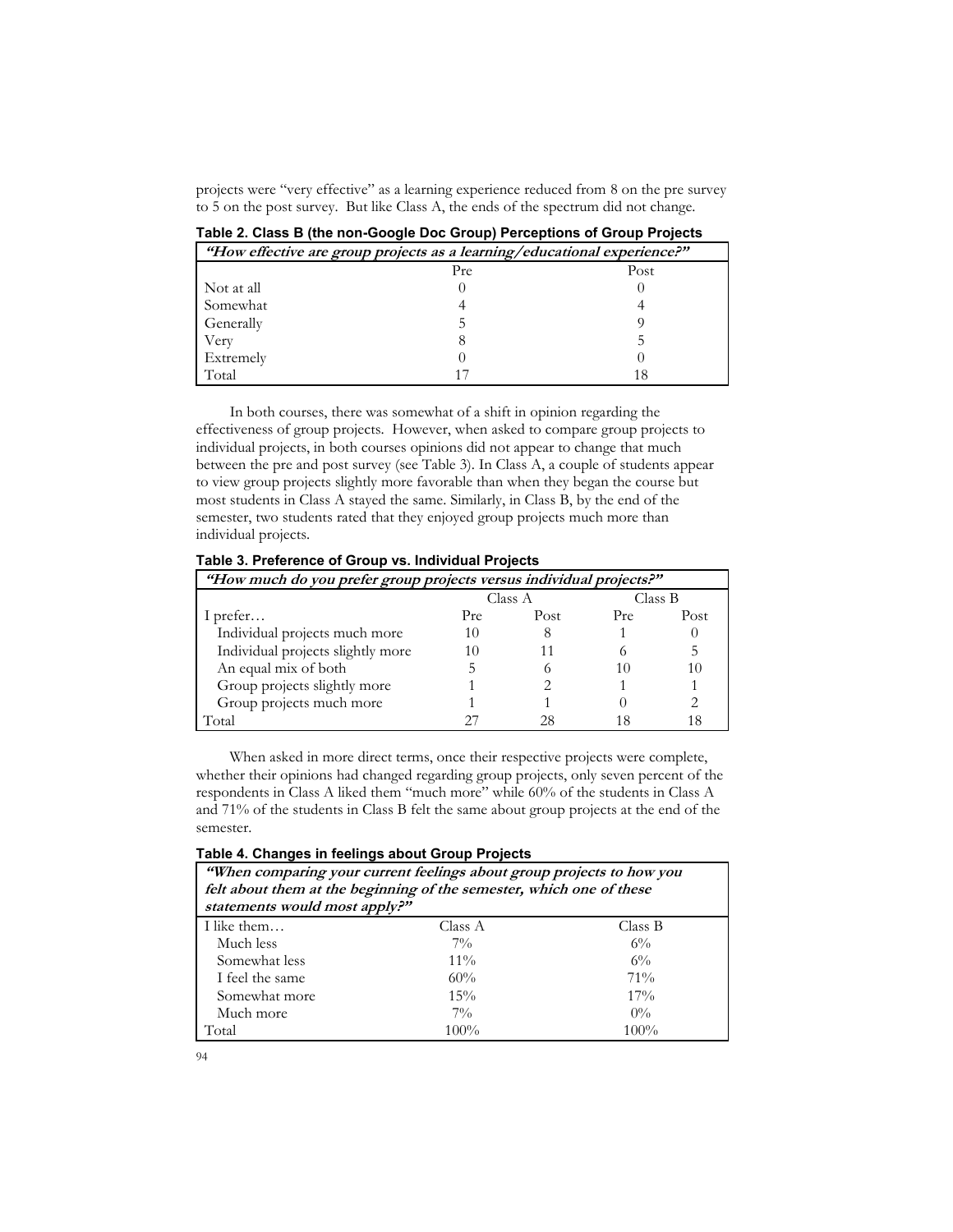The preliminary results suggest that the use of Google Docs does seem to have a very small affect on students' perceptions of group projects. And when asked if I should continue requiring Google Docs for the same project in the future, 24 of the 28 students in Class A indicated "yes," while only four responded "no." Those who selected "yes" were asked why they felt that way. Among the responses were comments such as "It creates a de-centralized meeting place", "it's very effective and teaches students about new media", "It's easy to use and no one can 'lose' it", and "it is a good way to see what your peers have done."

Keep in mind that students responded this positively to Google Docs without any specific instructions on how to use the program. In fall of 2009, I continued to require the use of Google Docs for group projects. But this time I conducted a 30-minute presentation of the basic elements, uses, and benefits of the program. Of the 21 students surveyed at the end of the semester, 19 recommended that the next class utilize Google Docs for their projects.

#### **Benefits of Google Docs from a Faculty Perspective**

I have illustrated how two different groups of my students have enjoyed using Google Docs. But using Google Docs has also made my job easier. For example, there were no issues as to whether or not a project was turned in on time, nor were there any stories of lost copies due to hard drive crashes or an error by a teammate. I could monitor progress, or lack thereof, on the project without having to ask or survey students. I also had the opportunity to recognize early on if a group is having problems with the project. It was also possible to objectively observe to at least some degree the contributions to the group project that each individual member made by reviewing the revision history. [note: The revision history has some limitations; for example, a student could prepare their work in a separate document and simply copy-and-paste it to the project document once they've written up their entire contribution. But appear like they have only accessed the document once. Because of issues like these, one group even required each member of the team to color-code their work so that I could more easily and accurately ascertain their individual contribution.] Another benefit of Google Docs is that it enabled me the ability to provide feedback or answer questions along the way by commenting on the document itself.

#### **Drawbacks of Google Docs**

Functionally, the Google Docs word processor has its disadvantages in terms of producing an online version of the traditional term paper, whether it's collaboratively written or not. This likely frustrated some students. As one student put it, "Google Docs is NOT Word," comparing it to the most popular software for producing reports. For one thing, the ability to automatically footnote was not available. Students simply manually identified references. But since there are no separate "pages", per se, in a Google Doc, the only option was to use makeshift endnotes, or to use the program's footnoting option, which simply places an index tab to the far right of the document wherever footnotes are included. Specific reference information can be added to a text box in the tab. But Google Docs is regularly updated and these features are likely to change over time.

Typing into Google Docs can be quite unwieldy as well, a sentiment brought up by several students in the study. Edits, particularly those involving font and color adjustments, undo themselves for no apparent reason sometimes. Word documents uploaded to the program or Google documents downloaded into Word do not always